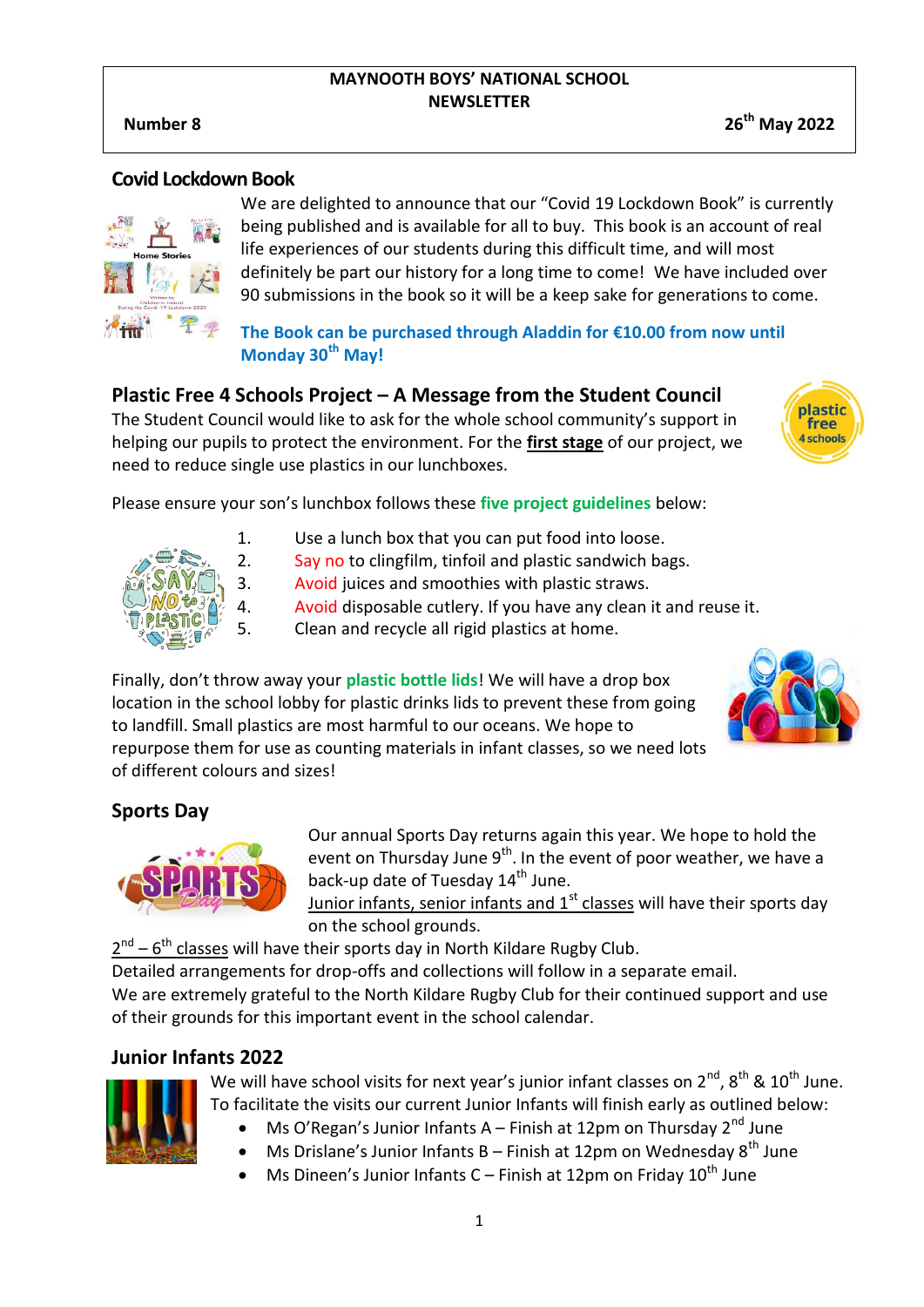# **Construction of the New School – Site Visits**

Our new building is really taking shape and colour. There was great excitement in the school when the scaffolding was taken down on the rear elevation of the west block (…the side that looks onto the astro pitch) to reveal a bright, modern building.

Members of the Student Council visited the site and were given a guided tour by Mr Kirwan and the Clerk of Works (Edgar). The boys were amazed at the space and brightness of the inside of the building and had plenty to report to their fellow pupils when they returned to school.

There is still a lot of work to be completed before the the building is ready but everyone is working towards a move for the first term of the 2022/2023 school year.





### **Book Rental Scheme, Stationery and Booklists**

Information on the school's book rental scheme and next year's booklists has been emailed to parents. The school provides a one-stop-shop for books and stationery. The scheme is convenient and represents excellent value – for example, the book rental fee for  $5^{th}$  class is  $\epsilon$ 55 whereas the cost to purchase



the books is €205.69. Parents are encouraged to make payments for school requirements and booklists by Friday 10<sup>th</sup> June to ensure that the school can prepare sufficient stock in advance of the new school year.



# **School Uniform**

The Board of Management has decided to delay changes to the school uniform next year. There will be additional consultation with parents on this issue in 2022/2023.

The school uniform and tracksuit will remain unchanged next year. The school will revert to the pre-Covid arrangement whereby tracksuits are worn on PE days and the uniform on every other day. There is one exception to this.

Junior and senior infant pupils may wear either the uniform or tracksuit on any day, but must wear the tracksuit for PE days.

#### **Not Returning in September 2022?**

If you think your son will not be returning to school in September, please emails the school office – schooloffice@maynoothbns.ie. It is really helpful to us if we have accurate numbers in planning ahead for next year. N.B. If you tell us your son might be leaving and your plans subsequently change, he will NOT lose his place.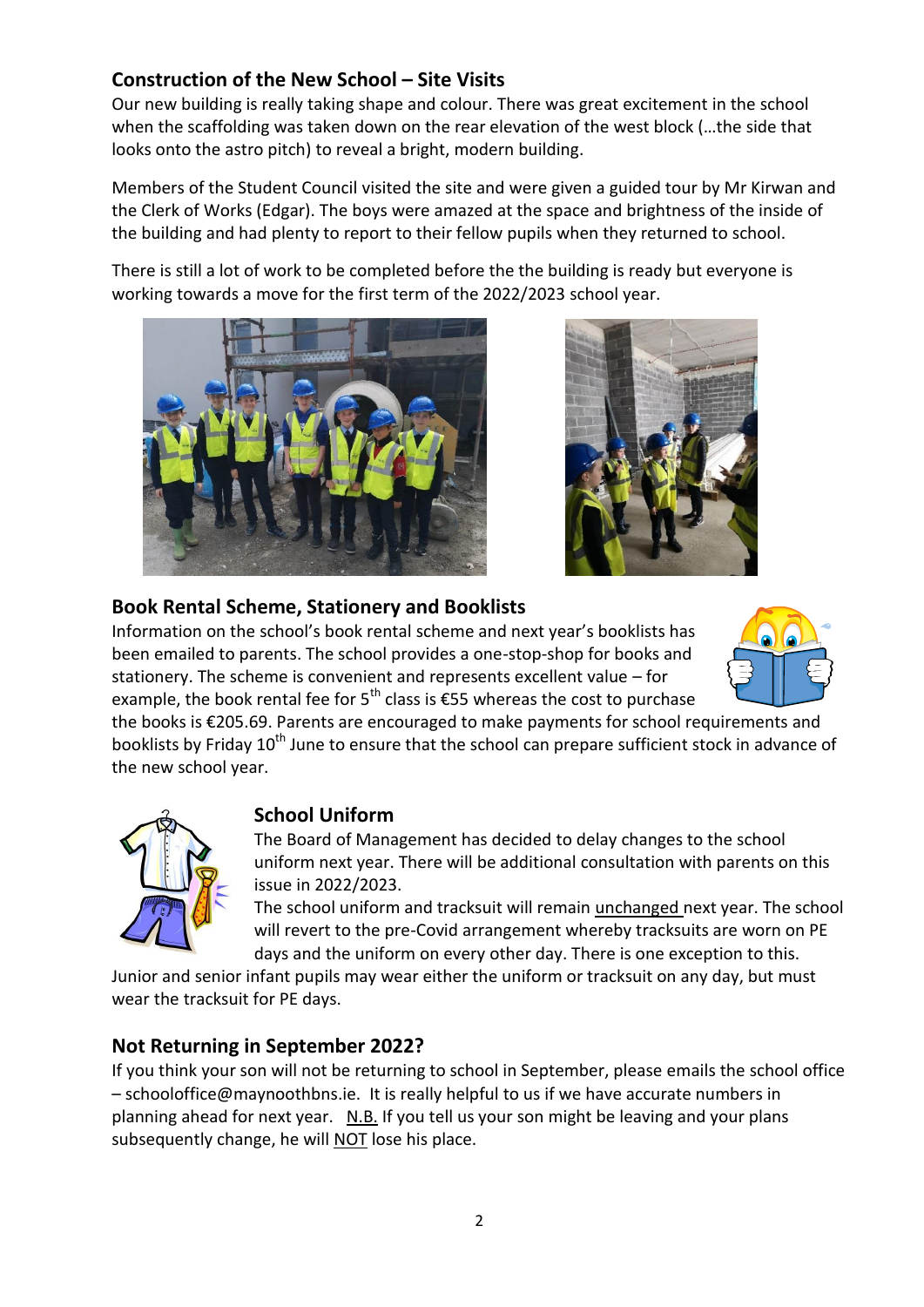# **First Holy Communion**



Congratulations to all the boys who made their First Holy Communion on  $9<sup>th</sup>$  May, 2022.

Hopefully the boys enjoyed this very special occasion with their classmates and families.

A big word of thanks to the teachers and staff involved with the classes, Mr McGrath, Ms Daly, Ms O'Mahony, Ms Horgan and Marlene.

Thanks also to Kim and Elaine in the office for their work to support the sacrament classes this year and to Dom for making sure the pupils had a class celebration in school on the following day.

Fr McEvoy had a huge number of confirmations and communions this year but he ensured that each ceremony was a very special occasion for the boys in our school. We are very grateful to Fr McEvoy for all he does with our sacrament classes and his work this year with our pupils.

# **Reminder – Parking in Staff Carpark**

Please be aware that parking on the old campus of Maynooth Post Primary campus is reserved for staff of St. Mary's BNS and the newly opened Stepping Stones special school. There is no additional space for parking outside of the two staff groups.

*Please do not park here from 8.00am to 3.30pm as these spaces have been allocated*.

# **New School Website**

Have you seen our new school website? We've gone live with a new and improved site. Why not head over to<http://maynoothbns.ie/> to take a look. Thanks to Ms Flynn and Mr Davis for their work on our new website over the past year.





#### **U13 Soccer Team Success**

Over the last few weeks, the U13 Soccer Team, with players from both  $6<sup>th</sup>$  Classes, has been taking part in the inaugural North Kildare Schools 11 Aside Soccer League. There are four teams in the league, Scoil na Mainistreach (Celbridge), St. Joseph's NS and Scoil Uí Ríada (Kilcock), and Maynooth BNS.

In our first game on  $4<sup>th</sup>$  May, the team played against Scoil na Mainistreach in Leixlip Amenities. In a very dominant first half display, the boys played some brilliant attacking football and went 3 nil up at half time with superb goals from Mark Greene, Shane Glynn and Ryan Naughton. Scoil na Mainistreach came back into the game in the second half, putting our boys under relentless pressure and managed to score 3 goals to level the game. Thankfully, after some defensive heroics and some incredible saves from Christopher Caulfield, the boys broke away to score two more excellent team goals through Mark Greene and Fiachra Martin to seal a well-deserved 5-3 win.

Our second game on 19<sup>th</sup> May was against St. Joseph's NS. Playing into a very strong wind in the first half, the boys did very well to create a lot of good chances and went close to scoring on a number of occasions. Unfortunately, we went behind just before half time. Our team started the second half very brightly and completely dominated, playing with the wind. The boys came very close to scoring on several occasions only to be denied by the cross bar, the post and some good saves from the St. Joseph's goalkeeper. We eventually prevailed and scored two great goals through Mark Greene and Fiachra Martin to win the game 2-1.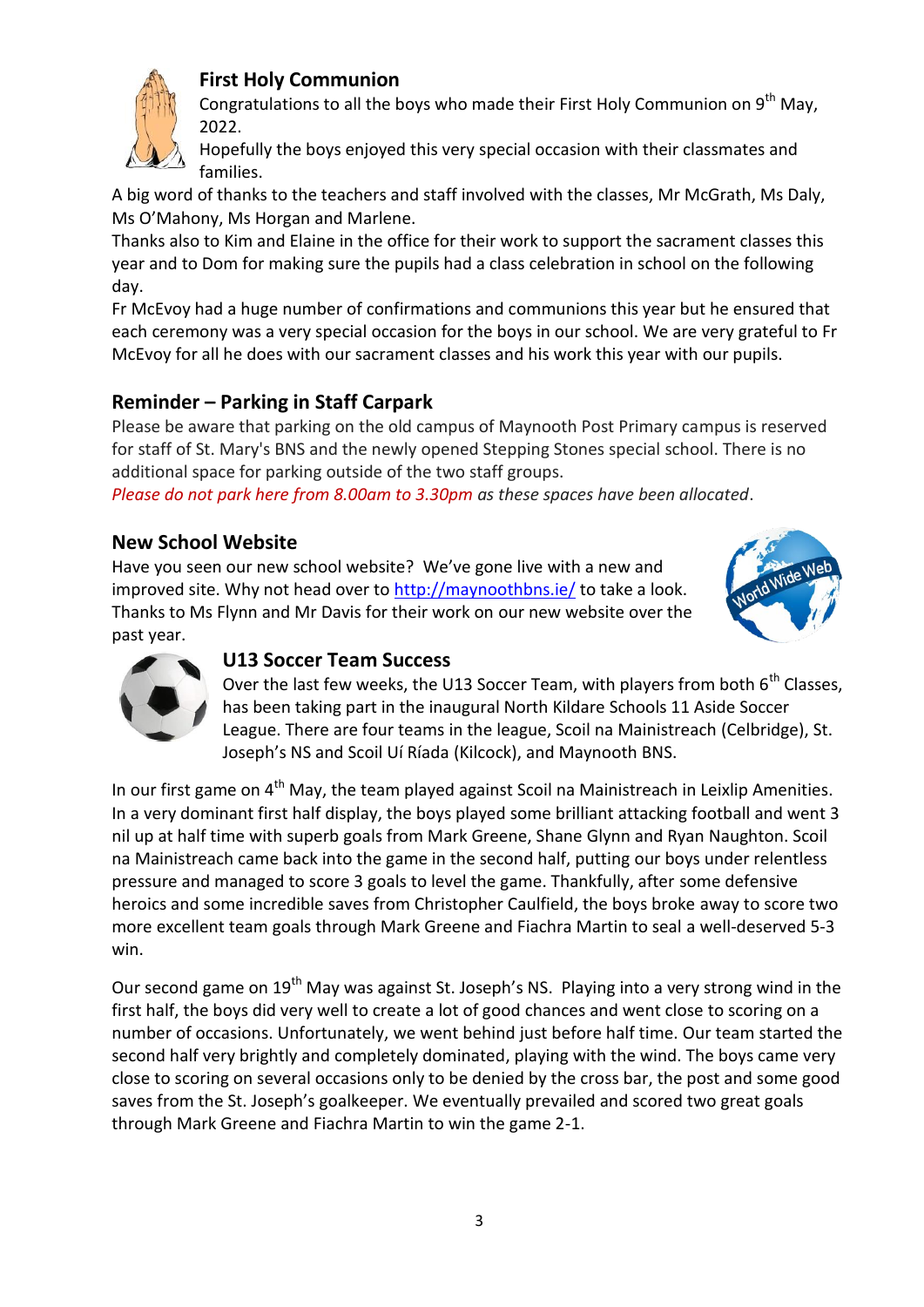The team are now through to the league final in a few weeks' time with one game to spare. Their third and final group game is next Tuesday 31<sup>st</sup> May against Scoil Uí Riada in Leixlip Amenties at 1pm. A huge well done to all the U13 squad members for their fantastic attitude and brilliant efforts in training and in their matches so far. It has been a pleasure to work with such a talented group of boys, who have represented our school and the school jersey so proudly. Many of the players have very bright futures ahead of them on the soccer pitch. A big thank you to many of their parents, who came along to support the team at both matches.

**U13 Squad:** Christopher Caulfield, Brendan Munroe, Darragh Linnane, Tommy Minnock, Ben Nicholls, James Carty, Seán Munroe, Ryan Schuller, Shane Glynn, Jamie Flood (Captain), Ryan Naughton, Tomás McManus, Benjamin Stoneham, Sam Flavin, Luke Maguire, Luke Healy, Mark Greene, Fiachra Martin, Ebe Flynn, Ryan Gao, Abraham Oduntan, Szymon Wasowicz

#### *Mr. McGeady and Ms. Ú McMahon*

### **School Tours 2022**

School tour season is underway and we are delighted to have our traditional school tours back for 2022/2023. Parents have already received details of the tours for each class. Keep an eye out for additional information from your son's class teacher which will be posted on Aladdin Connect in advance of the tour date.



| Date     | <b>Class</b>          | Venue/ Activity             |
|----------|-----------------------|-----------------------------|
| 30/05/22 | Junior Infants        | Clonfert                    |
| 23/05/22 | Senior Infants        | Lullymore                   |
| 02/06/22 | $1st$ Class           | <b>Astropark Tallaght</b>   |
| 22/06/22 | 2 <sup>nd</sup> Class | Dublin Zoo                  |
| 10/06/22 | 3rd Class             | <b>Astropark Tallaght</b>   |
| 30/05/22 | 4 <sup>th</sup> Class | <b>Sport Ireland Campus</b> |
| 20/06/22 | 5 <sup>th</sup> Class | Clara Lara                  |
| 20/06/22 | $6th$ Class           | Clara Lara                  |